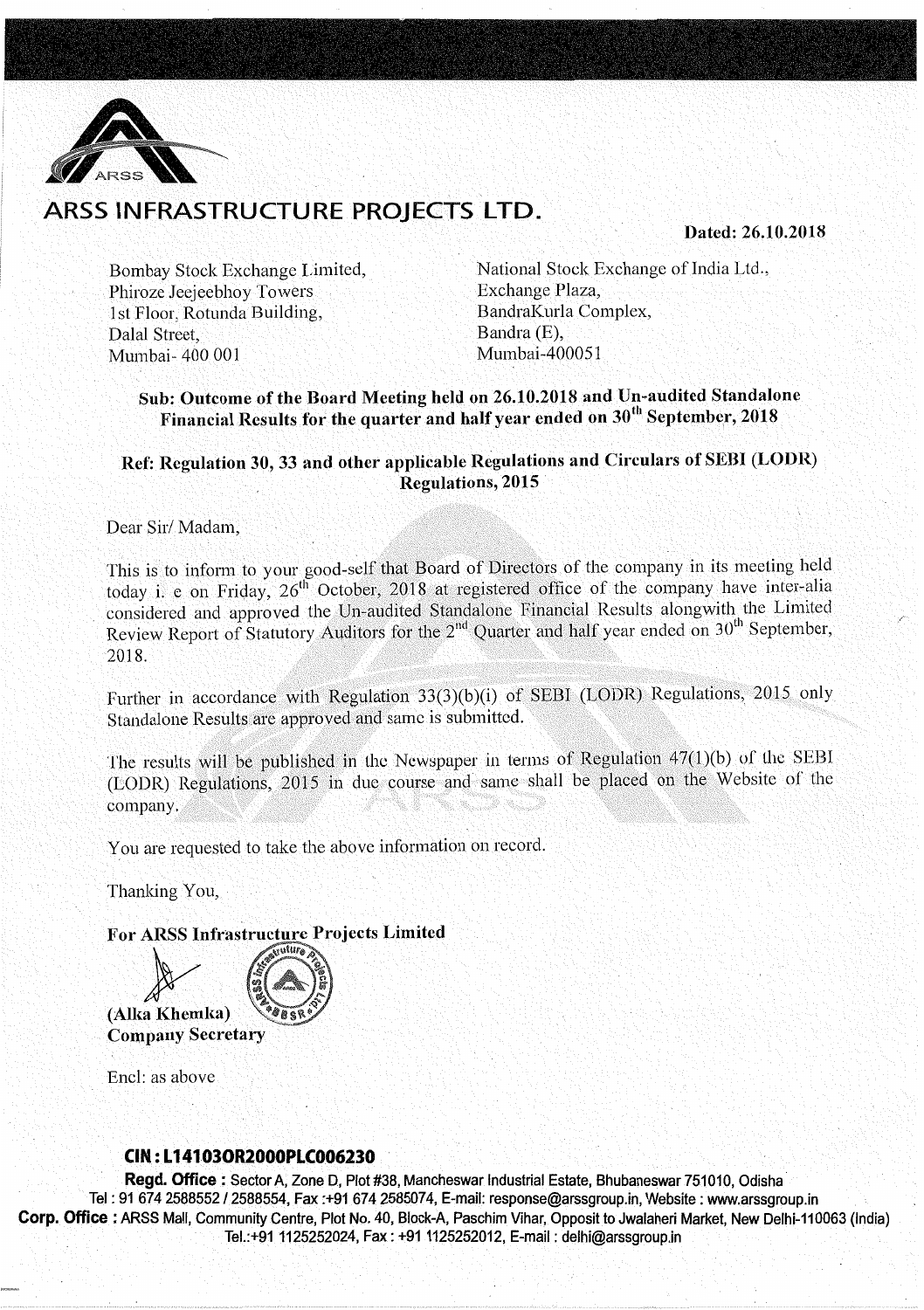

CHARTERED ACCOUNTANT

Limited Review Report On Quarterly and Half Yearly Standalone Ind AS Financial Results of the Company Pursuant to the Regulation 33 of the SEBI (Listing Obligations and Disclosure Requirements) Requlations, 2015

To The Board of Directors ARSS Infrastructure Projects Limited CIN : L14103OR2000PLC006230 Plot-no-38, Sector-A, Zone-D Mancheswar Industrial Estate Bhubaneswar-751 010, Odisha

We have reviewed the accompanying statement of unaudited financial results of M/s. ARSS Infrastructure Projects Limited ("the Company") for the period ended 30<sup>th</sup> September, 2018 ("the Statement"). This statement has been prepared by Company pursuant to Regulation 33 of the SEBI (Listing Obligations and Disclosure Requirements) Regulations, 2015 (the "Listing Regulations' 2015") read with SEBI Circular No CIR/CFD/FAC/62/2016 dated 5<sup>th</sup> July, 2016. This statement is the responsibility of the Company's Management and has been approved by the Board of Directors. Our responsibility is to issue a report on these financial statements based on our review,

We conducted our review in accordance with the Standard on Review Engagements (SRE) 2410, 'Review of Interim Financial Information Performed by the Independent Auditor of the Entity' issued by the Institute of Chartered Accountants qf India, This standard requires that we plan and perform the review to obtain moderate assurance as to whether the financial statements are free of material misstatement. A review is limited primarily to inquiries of company personnel and analytical procedures applied to financial data and thus provides less assurance than an audit, We have not performed an audit and accordingly, we do not express an audit opinion.

## Conclusion:

Based on our review conducted as above and subject to 'Para a to c' stated below, nothing has come to our attention that causes us to believe thet the accompanying statement of unaudited financial results prepared in accordance with applicable Indian Accounting Standards (lnd AS) prescribed under Section 133 of the Companies Act 2013 read with relevant rules issued there under and other recognized accounting practices and policies has not disclosed the information required to be disclosed in terms of Regulation 33 of the SEBI (Listing Obligations and Disclosure Requirements) Regulations, 2015, as modified by Circular No. CIR/CFD/FAC/62 2016 dated July 5th 2016, including the manner in which it is to be disclosed, or that it contains any material misstatement

- a) In absence of relevant records, Contract-wise surplus/loss has neither been ascertained nor recognized in compliance with lnd AS-115 'Revenue from contract with customers'.
- b) The company has overdue accumulated secured debts amounting to Rs.1523.62 Crores subject to reconciliation interest thereon from 01.04.2016. Banks has classified it as NPA. No interest has been charged on these secured debts to the Profit & Loss accordit resulting in understatement of loss to that extent and understatement of liability. Secured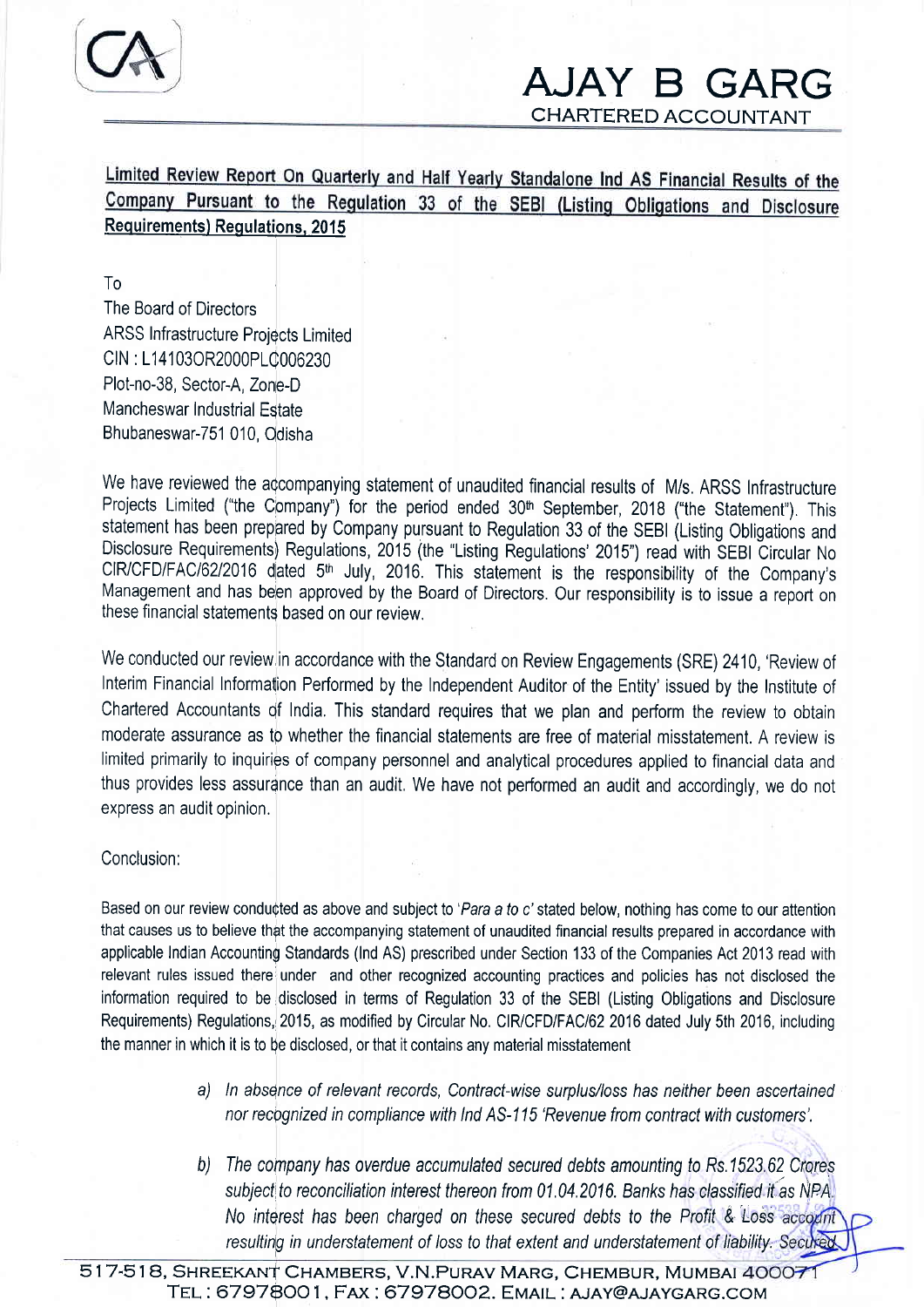

lenders have serued nofices on various dates under secfion 13(2) of Securitisafion and Reconstruction of Financial Assefs and Enforcement of Security lnterest Act, 2002 for recovery of their dues.

We draw attention to the Note No,8 fo accompanying statement, wherein, the managerial remuneration is subject to refund by directors due to non-compliance of Section 197 of the Companies Act 2013.

For Ajay B Garg Chartered Accountants

No.325 **Ajay Garg** Proprietor

Membership No,: 032538

Date Place : The 26<sup>th</sup> day of October, 2018. : Mumbai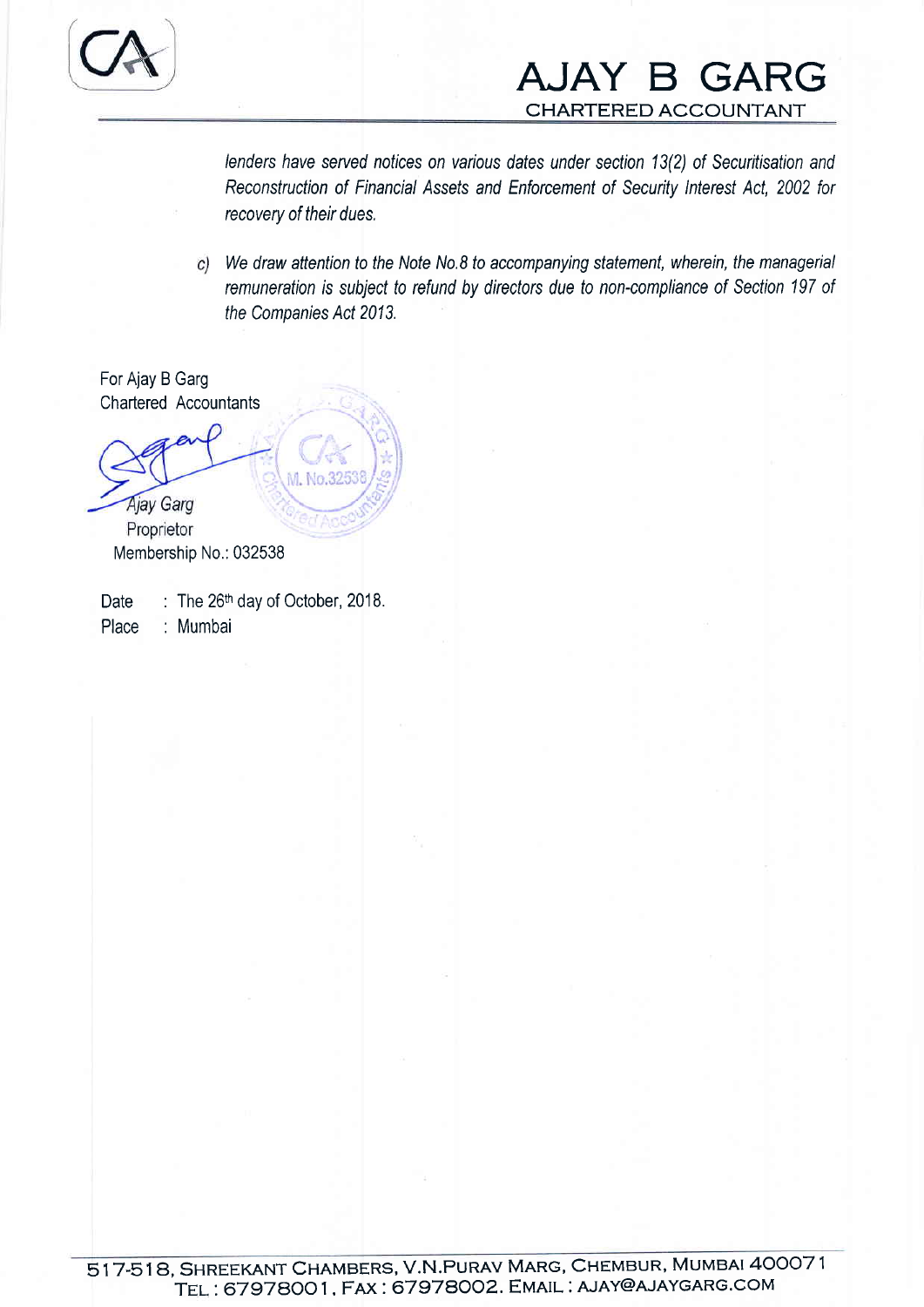#### ARSS Infrastructure Projects Limited CIN : L141030R2oooPLCoo6230

Extract Of Financial Results For The Quarter Ended On September 30, 2018

|                | <b>Key numbers of Financial Results</b>                                                                       |                                                  |                                                    |                                               |                                        |
|----------------|---------------------------------------------------------------------------------------------------------------|--------------------------------------------------|----------------------------------------------------|-----------------------------------------------|----------------------------------------|
|                | <b>Particulars</b>                                                                                            | <b>Quarter</b><br>Ended<br>September<br>30, 2018 | <b>Quarter</b><br><b>Ended June</b><br>30,<br>2018 | <b>Quarter Ended</b><br>September 30,<br>2017 | <b>Year Ended</b><br>March 31,<br>2018 |
| Sl. No.        |                                                                                                               | <b>Un-Audited</b>                                | <b>Un-Audited</b>                                  | <b>Un-Audited</b>                             | Audited                                |
| $\mathbf{1}$   | <b>Total Revenue from Operations</b>                                                                          | 8,149                                            | 13,540                                             | 5,131                                         | 58,434                                 |
| $\overline{2}$ | Net Profit / (Loss) (before Tax, Exceptional and/or Extraordinary<br><i>items</i> )                           | (203)                                            | (1,120)                                            | (2,625)                                       | (7, 877)                               |
| 3              | Net Profit / (Loss) before Tax (after Exceptional and/or Extraordinary<br><i>items</i> )                      | (203)                                            | (1,120)                                            | (2,625)                                       | (7, 877)                               |
| 4              | Net Profit / (Loss) after Tax (after Exceptional and/or Extraordinary<br><i>items</i> )                       | (344)                                            | (1,070)                                            | (2,806)                                       | (5, 477)                               |
| 5              | Total Comprehensive Income [Comprising Profit / (Loss) after tax and<br>Other Comprehensive Income after tax] | (344)                                            | (1,071)                                            | (2,676)                                       | (5,480)                                |
| 6              | <b>Equity Share Capital</b>                                                                                   | 2,274                                            | 2,274                                              | 2,274                                         | 2,274                                  |
| 7              | Earnings per share (of Rs 10/- each)<br>Basic & Diluted (Rs.)                                                 | (1.51)                                           | (4.71)                                             | (12.34)                                       | (27.51)                                |
|                |                                                                                                               |                                                  |                                                    |                                               |                                        |

#### Notes:

- a) he above financial results of the Company for the quarter ended September 30, 2018 have been reviewed by the audit Committee and approved by the Board of Directors of the Company in their respective meetings held on October 26, 2018. These results are being published in accordance with Regulation 33 of the SEBI (Listing Obligations and Disclosure Requirements) Regulations, 2015.
- b) The above is an extract of the detailed format of Statement of unaudited Financial Results for the quarter ended on September 30, 2018 filed with the Stock Exchanges under Regulation 33 of the SEBI (Listing Obilgation and Disclosure Requirements) Regulations, 2015. The full format of the Statement of Unaudited Financial Results for the quarter ended on 30th September, 2018, are available on the website of the Stock Exchanges - www.bseindia.com and www.nseindia.com as well as on the website of the Company- www.arssgroup.in

#### By order of the Board For 'ARSS Infrastructure Projects Limited

**Rajesh Agarwal** (Managing Director ) DIN- 00217823



Date : October 26,2018 Place: Bhubaneswar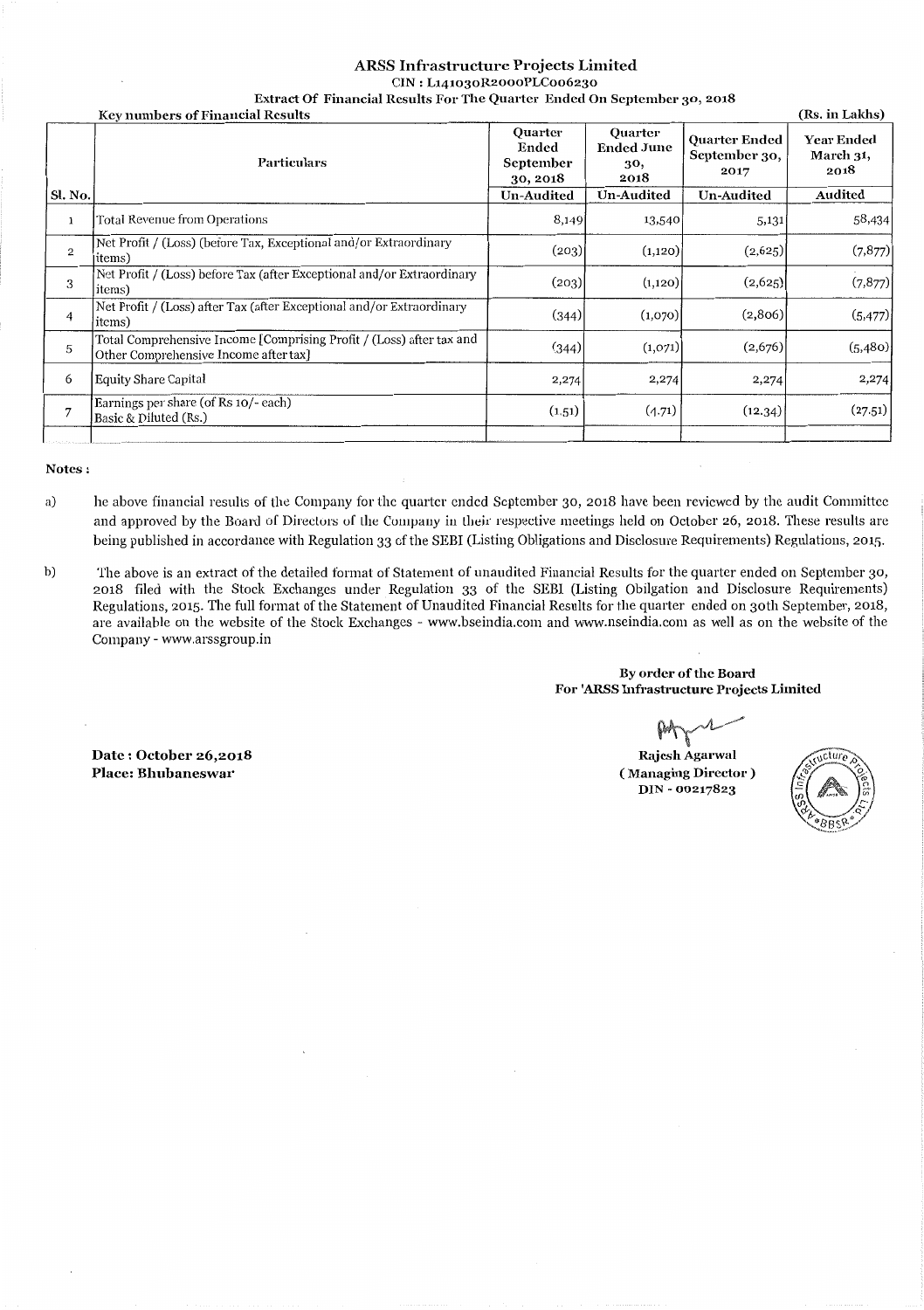#### Part I :: Statement of Un-audited Financial Results of ARSS Infrastructure Projects Limited for the Quarter/ Half Year Ended September 30, 2018 Prepared in compliance with the Indian Accounting Standards (Ind-AS)

(-in Lakhs except for shares & EPS)

|              |                                                                                               | Quarter ended |             | Half year ended |                   | 'Year ended |              |
|--------------|-----------------------------------------------------------------------------------------------|---------------|-------------|-----------------|-------------------|-------------|--------------|
|              | Particulars                                                                                   | Sept          | June        | Sept            | Sept              | Sept        | March        |
|              |                                                                                               | 30,2018       | 30,2018     | 30,2017         | 30,2018           | 30,2017     | 31,2018      |
|              |                                                                                               | (Unaudited)   | (Unaudited) | (Unaudited)     | (Unaudited)       | (Unaudited) | (Audited)    |
| I)           | Income                                                                                        |               |             |                 |                   |             |              |
|              | a) Revenue From Operations                                                                    | 8,149         | 13,540      | 5,131<br>60     | 21,689            | 36,370      | 58,434       |
|              | b) Other income<br>c) Other gains/(Losses)                                                    | 356<br>46     | 299<br>169  |                 | 655<br>215        | 172         | 1,404<br>502 |
|              | <b>Total lncome</b>                                                                           | 8,551         | 14,008      | 5,191           | 22,559            | 36,542      | 60,340       |
|              | II) Expenses                                                                                  |               |             |                 |                   |             |              |
|              | a)Cost of materials consumed                                                                  | 1,899         | 3,908       | 1,703           | 5,807             | 7,942       | 12,805       |
|              | b) Cost Of Goods/Services Sold                                                                | 3,333         | 4,750       |                 | 8,083             |             | 22,380       |
|              | c) Changes in Inventories of finished goods, work-in-<br>progress and Stock-in-trade          | (1,022)       | 249         | (530)           | (773)             | 2,248       | 1,193        |
|              | d) Depreciation and Amortization expenses                                                     | 548           | 581         | 396             | 1,129             | 1,187       | 2,394        |
|              | e) Employee Benefit Expenses                                                                  | 626           | 733         | 635             | 1,359             | 1,336       | 2,950        |
|              | f)Finance cost                                                                                | 553           | 825         | 733             | 1,379             | 2,573       | 3,724        |
|              | g) Other Expenses                                                                             | 2,815         | 4,082       | 4,879           | 6,897             | 25,645      | 22,771       |
|              | <b>Total Expenses</b>                                                                         | 8,754         | 15,128      | 7,816           | 23,882            | 40,931      | 68,217       |
|              | III) Profit / (Loss) before exceptional items and tax (I-                                     | (203)         | (1,120)     | (2,625)         | (1, 323)          | (4,390)     | (7, 877)     |
| IV)          | <b>Exceptional</b> items                                                                      |               |             |                 |                   |             |              |
| V)           | Profit / (Loss) before tax (III-IV)                                                           | (203)         | (1,120)     | (2,625)         | (1, 323)          | (4,390)     | (7, 877)     |
| VI)          | Tax expense :                                                                                 |               |             |                 |                   |             |              |
|              | a) Current tax                                                                                |               |             |                 |                   |             |              |
|              | b) Deferred tax                                                                               | 141           | (50)        | 181             | 91                | (72)        | (2,995)      |
|              | c) Tax of Earlier Years                                                                       |               |             |                 |                   |             | 595          |
|              | <b>Total tax expenses</b>                                                                     | 141           | (50)        | 181             | 91                | (72)        | (2,400)      |
|              | VII) Profit / (Loss) for the period (V-VI)                                                    | (344)         | (1,070)     | (2, 806)        | (1,414)           | (4,318)     | (5, 477)     |
|              | VIII) Other Comprehensive income                                                              |               |             |                 |                   |             |              |
|              | (a) Items that will not be reclassified to profit or loss                                     |               |             |                 |                   |             |              |
|              | - Gain on fair value of defined benefit plans as per<br>actuarial valuation                   |               | (2)         | $\overline{a}$  | (2)               |             | (5)          |
|              | - Others                                                                                      |               |             | 196             |                   | 392         |              |
|              | - Income tax effect on above                                                                  |               | 1           | (65)            | $\mathbf{1}$      | (130)       | 2            |
|              | (b) Items to be reclassified subsequently to profit or<br>loss                                |               |             |                 |                   |             |              |
|              | -Changes in investments other than equity shares<br>carried at Fair Value through OCI (FVOCI) |               |             |                 |                   |             |              |
|              | Other Comprehensive income for the year,<br>net of tax                                        |               | (1)         | 131             | $\left( 1\right)$ | 261         | (3)          |
| IX)          | Total comprehensive income for the year,<br>net of tax (VII+VIII)                             | (344)         | (1,071)     | (2,676)         | (1, 415)          | (4,057)     | (5,480)      |
| $\mathbf{X}$ | Paid up Equity Share Capital (Rs.10/- per share)                                              | 2,274         | 2,274       | 2,274           | 2,274             | 2,274       | 2,274        |
| XI)          | Earnings per equity share :                                                                   |               |             |                 |                   |             |              |
|              | $(1)$ Basic                                                                                   | (1.51)        | (4.71)      | (12.34)         | (6.22)            | (18.99)     | (27.51)      |
|              | (2) Diluted                                                                                   | (1.51)        | (4.71)      | (12.34)         | (6.22)            | (18.99)     | (27.51)      |

Regd. Office: Plot No-38, Sector-A, Zone-D, Mancheswar Industrial Estate, Bhubaneswar, Odisha -751010 Corp. Office: ARSS Mall, Plot no-40, Community Centre, Block-A,Paschim Vihar,Opp-Jwalaheri Market, New Delhi- 110063 E-mail : response@arssgroup.in, Website: vvww.arssgroup.in

~~  ${\cal A}$ **\`&&\$R^**^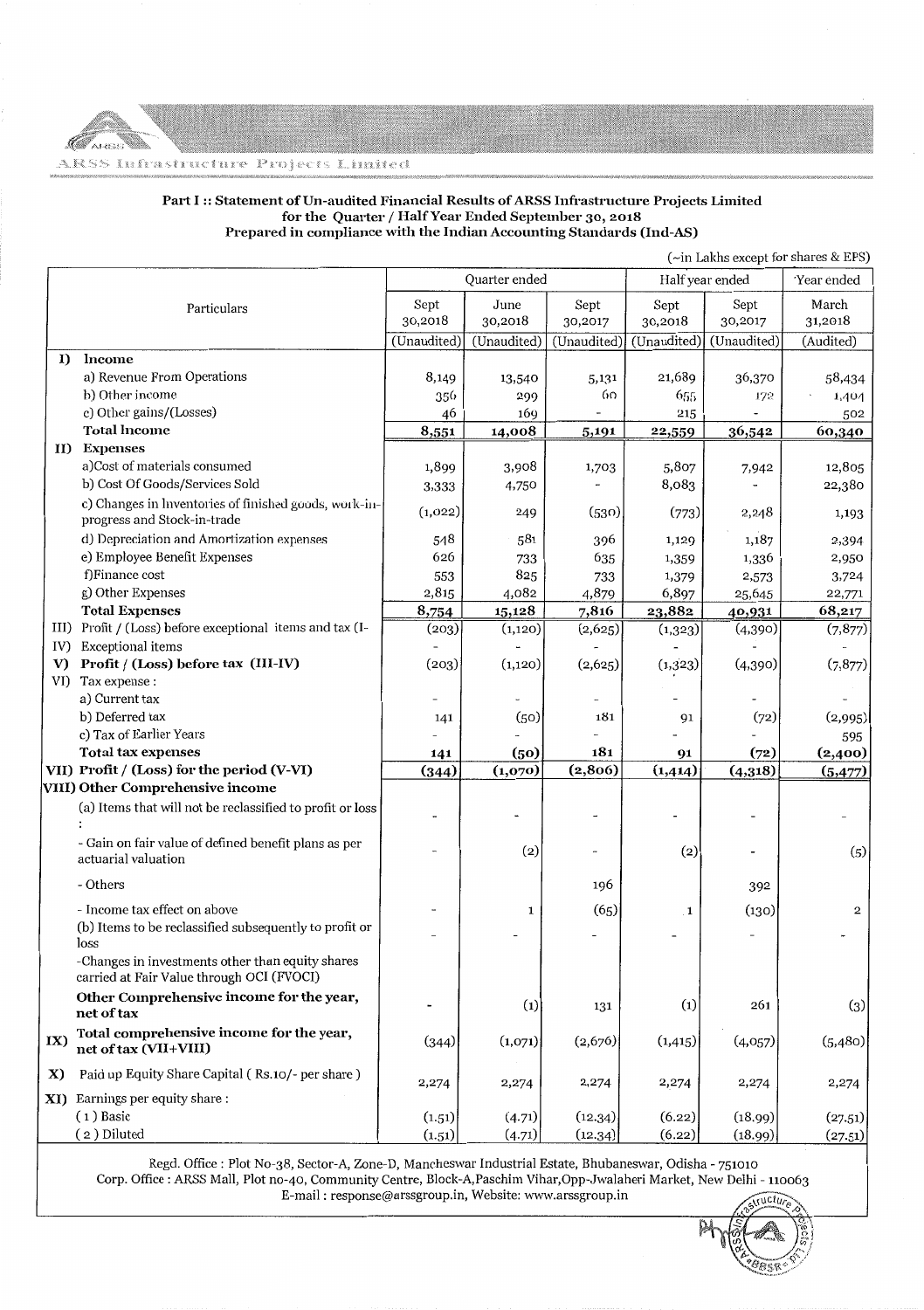## **ARSS Infrastructure Projects Limited** CIN : L141030R2oooPLCoo6230

Statement of Standalone Balance Sheet as at September 30,2018

|                                           |                       | (₹ In lakhs)      |  |  |
|-------------------------------------------|-----------------------|-------------------|--|--|
|                                           | As at                 |                   |  |  |
|                                           | September 30,<br>2018 | March 31,<br>2018 |  |  |
|                                           | <b>Un-Audited</b>     | <b>Audited</b>    |  |  |
| <b>I. ASSETS</b>                          |                       |                   |  |  |
| 1. Non-current assets                     |                       |                   |  |  |
| (a) Property, Plant and Equipment         | 7,605                 | 8,683             |  |  |
| (b)Capital Work-in-progress               |                       |                   |  |  |
| (c)Intangible Assets                      |                       |                   |  |  |
| (d)Financial Assets                       |                       |                   |  |  |
| (i) Investments                           | 4,219                 | 4,238             |  |  |
| (ii) Trade Receivables                    |                       |                   |  |  |
| (iii)Loans                                | 192                   | 195               |  |  |
| (iv)Other Financial Assets                | 1,33,044              | 1,33,044          |  |  |
| (e) Deferred Tax Assets (net)             | 1,006                 | 1,097             |  |  |
| (f) Other Non-Current Assets              |                       |                   |  |  |
| <b>2. Current assets</b>                  |                       |                   |  |  |
| (a)Inventories                            | 7,492                 | 6,175             |  |  |
| (b) Financial Assets                      |                       |                   |  |  |
| (i) Investments                           |                       |                   |  |  |
| (ii) Trade Receivables                    | 7,287                 | 5,080             |  |  |
| (iii) Cash & Bank Balance                 | 6,553                 | 6,480             |  |  |
| (iv) Bank Balances Other Than Three Above | 2,922                 | 3,363             |  |  |
| (v) Loans                                 | 5,198                 | 4,964             |  |  |
| (vi) Other Financial Assets               | 2,976                 | 1,073             |  |  |
| (c)Current Tax Assets (net)               | 5,113                 | 5,018             |  |  |
| (d) Other Current Assets                  | 216                   | 1,456             |  |  |
| <b>3. Non-Current Assets Held For</b>     |                       |                   |  |  |
| <b>Disposal</b>                           |                       |                   |  |  |
| <b>TOTAL ASSETS</b>                       | 1,83,823              | 1,80,866          |  |  |
| II. EQUITY AND LIABILITIES                |                       |                   |  |  |
| 1. Equity                                 |                       |                   |  |  |
| a. Equity Share Capital                   | 2,274                 | 2,274             |  |  |
| b. Other Equity                           | 531                   | 1,947             |  |  |
| 2. Liabilities                            |                       |                   |  |  |
| (i) Non-current Liabilities               |                       |                   |  |  |
| a. Financial Liabilities                  |                       |                   |  |  |
| (i) Borrowings                            | 65,720                | 66,306            |  |  |
| (ii) Trade Payables                       |                       |                   |  |  |
| (iii) Other Financial Liabilities         |                       |                   |  |  |
| b.Provisions                              | 60                    | 61                |  |  |
| c. Deferred Tax Liabilities (net)         |                       |                   |  |  |
| d. Other Non-current Liabilities          |                       | 108               |  |  |
| (ii) Current Liabilities                  |                       |                   |  |  |
| a. Financial Liabilities                  |                       |                   |  |  |
| (i) Borrowings                            | 1,05,340              | 1,01,825          |  |  |
| (ii) Trade Payables                       | 4,539                 | 4,982             |  |  |
| (iii) Other Financial Liabilities         | 1,451                 | 1,785             |  |  |
| b.Provisions                              | 27                    | 27                |  |  |
| c.Other Current Liabilities               | 3,881                 | 1,551             |  |  |
| d.Current Tax Liability (net)             |                       |                   |  |  |
| <b>TOTAL EQUITY AND LIABILITIES</b>       | 1,83,823              | 1,80,866          |  |  |

Regd. Office : Plot No-38, Sector-A, Zone-D, Mancheswar Industrial Estate, Bhubaneswar, Odisha - 751010

Corp. Office : ARSS Mall, Plot no-40, Community Centre, Block-A,Paschim Vihar,Opp-Jwalaheri Market, New Delhi - 110063 E-mail : response@arssgroup.in, Website: www.arssgroup.in